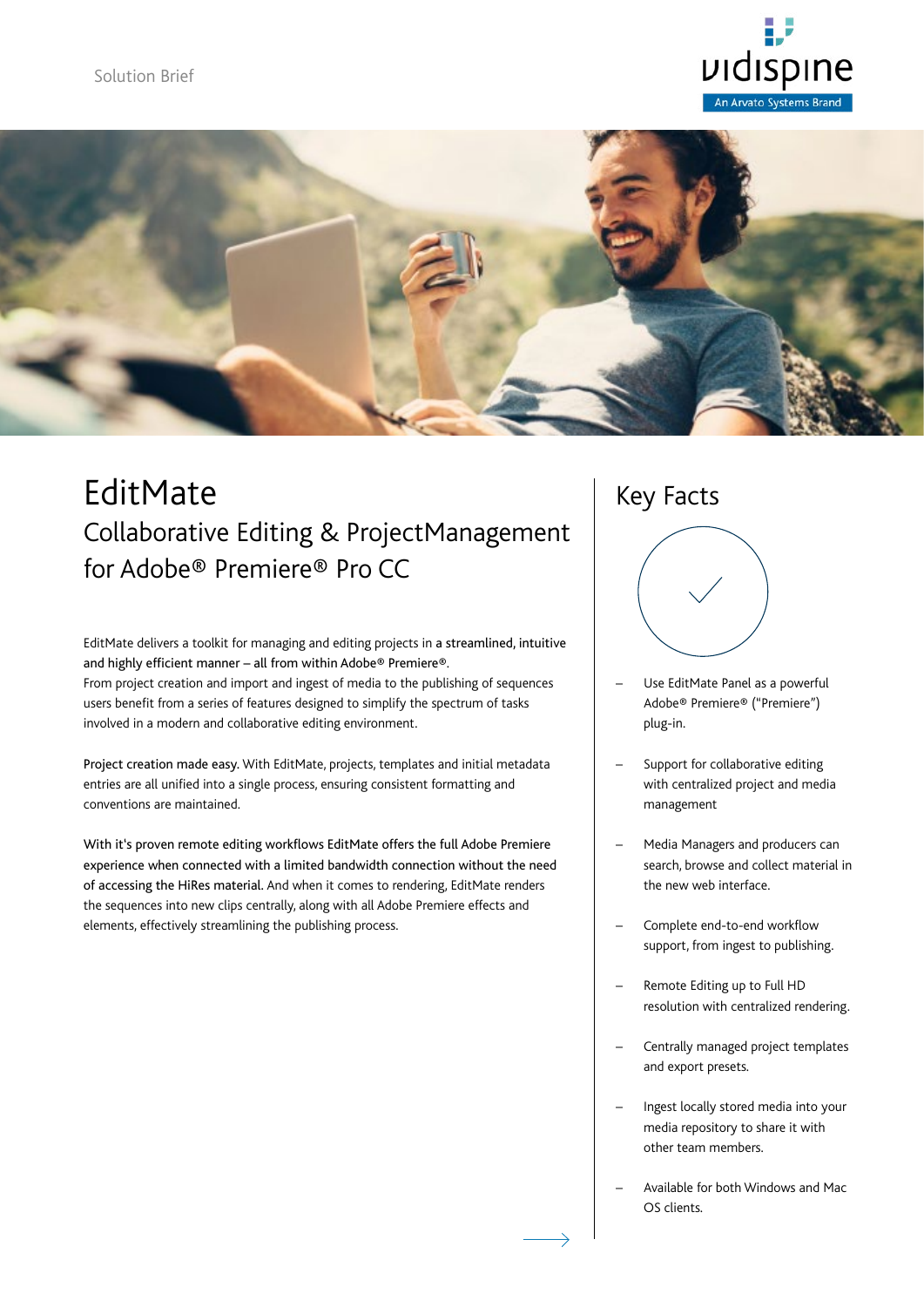### Media Management

Through the intuitive web interface, journalists, producers or media managers can easily prepare content with powerful search, filter and collect capatibilites

|         |                        | <b>California Common Street Street Street Street Street Street Street Street Street Street Street</b> |                    |                       |                 |                 |                 |                | н<br>$\times$                                | $\cdot$                 |
|---------|------------------------|-------------------------------------------------------------------------------------------------------|--------------------|-----------------------|-----------------|-----------------|-----------------|----------------|----------------------------------------------|-------------------------|
|         |                        | Video Codoco -<br>۰<br>Entity Type -<br>Location -                                                    | Sedia Type -       | Owner -<br>Duration - | Project uesge - | Crostion Dato - | C Clear Filtors |                |                                              |                         |
| $\circ$ |                        | Title \                                                                                               | <b>Entity Type</b> | Media Type 1          | Video Codes: 1  | Owner 1         | Creation Date 4 | Actions        | <b>E SR_VPIMS_EditMate_Pamel_Overv</b>       |                         |
| $\circ$ |                        | A 2019 05 10 14 27 10 VPMS Platform 19.1 Integration Guid item                                        |                    | pet                   | PDF             | admin           | 5.6.2019.16:07  | $\sim$         |                                              |                         |
| $\circ$ | $\Box$                 | VPMS FittMate on Vidispine, Resolders (7) docs                                                        | Item               | document              |                 | admin           | 5.6.2019.1605   | $\sim$         |                                              |                         |
| $\circ$ |                        | SR_VPMS_Platform_Matadata_Configuration mpd                                                           | <b>Bem</b>         | video                 | <b>h264</b>     | admin           | 44 2019, 13:17  | $\overline{a}$ |                                              |                         |
| $\circ$ |                        | SD_VPMS_MediaPortal_MediaLogger_Segmentation.mp4                                                      | <b>Item</b>        | video                 | <b>N264</b>     | sémin           | 4.4.2019, 13:16 | w              | CEM                                          |                         |
| $\circ$ |                        | GR_VPMS_MediaPortal_MediaLogger_Logging.mp4                                                           | item.              | video                 | <b>h264</b>     | admin.          | 4.4.2019.13:16  |                | 208                                          |                         |
| $\circ$ | c                      | ST_VPMS_EditMate_Panel_Dverview.vg/E                                                                  | <b>Barry</b>       | video                 | <b>H264</b>     | admin           | 4.4.3010, 13:16 |                | VOU<br><b>YOUTURE</b><br><b>Harsta</b>       |                         |
| $\circ$ |                        | SR_VPMS_MediaEditor_Product_Overview.mp4                                                              | <b>Item</b>        | video                 | <b>h254</b>     | admin           | 4.4.2019, 13:16 |                | o<br>M<br>Owner                              | <b>ITEM-VX</b><br>ocmin |
|         | NO MORE ASSETS TO SHOW |                                                                                                       |                    |                       |                 |                 |                 |                |                                              | 4.4.2019                |
|         |                        |                                                                                                       |                    |                       |                 |                 |                 |                |                                              |                         |
|         |                        |                                                                                                       |                    |                       |                 |                 |                 |                | Ð<br>Official SR VPMS EditMate Panel<br>this |                         |
|         |                        |                                                                                                       |                    |                       |                 |                 |                 |                | On Air Date<br><b>Series</b>                 |                         |
|         |                        |                                                                                                       |                    |                       |                 |                 |                 |                | December                                     |                         |
|         |                        |                                                                                                       |                    |                       |                 |                 |                 |                | <b>Project Version</b>                       | $\blacksquare$          |

Editors can use the seamlessly integrated panel in Adobe Premiere create to import single media or shared collections into their project.

|           |                |                         | <b>Unmanaged Media</b>       |                       |                                                                                                                                        |                      |        |                     | $\mathbf{x}$ |
|-----------|----------------|-------------------------|------------------------------|-----------------------|----------------------------------------------------------------------------------------------------------------------------------------|----------------------|--------|---------------------|--------------|
| B<br>Open |                |                         |                              |                       |                                                                                                                                        |                      |        |                     |              |
| D         | 0 <sub>i</sub> |                         |                              |                       |                                                                                                                                        |                      |        |                     |              |
|           |                |                         |                              | <b>SELECT ITEM(S)</b> |                                                                                                                                        | <b>EDIT METADATA</b> |        |                     |              |
|           |                |                         | Edit Multiple Items button.  |                       | Click on the grid rows to edit the metadata values for each item. To edit multiple items, select the rows and press the<br><b>News</b> |                      |        |                     |              |
|           | All selected * |                         |                              |                       | Sports                                                                                                                                 |                      |        |                     |              |
|           |                |                         |                              |                       |                                                                                                                                        |                      |        | Edit Multiple Items |              |
|           |                |                         | Save Values<br>)( Cancel     |                       | Show                                                                                                                                   |                      |        |                     |              |
|           |                | $\sim$                  | File Name                    | Title                 | Trailer<br>Commercial                                                                                                                  | checked              | rating | showtime            |              |
|           |                | $\overline{\mathbf{v}}$ | fjord_boat<br>entry_Clip.mxf | fjord_bo.             | $\mathbf{v}$                                                                                                                           | FALSE                |        | mont                | 日            |

Publishing is a simple mouse click with the chance to select centrally managed export presets to ensure format consistency within the entire asset management system.

| <b>Publish Sequence</b> | z                     |
|-------------------------|-----------------------|
| SEQUENCE                | <b>VIDEO METADATA</b> |
| Sequence                |                       |
| New 1080p Sequence      |                       |
| Remote Render           |                       |
| Active                  |                       |
| <b>Encode Option</b>    |                       |
| Sequence In/Out         |                       |
| Export Preset           |                       |
| HD new                  |                       |
| Title                   |                       |
| Arvato Systems Final    |                       |
|                         | Proceed               |
|                         |                       |

 $\rightarrow$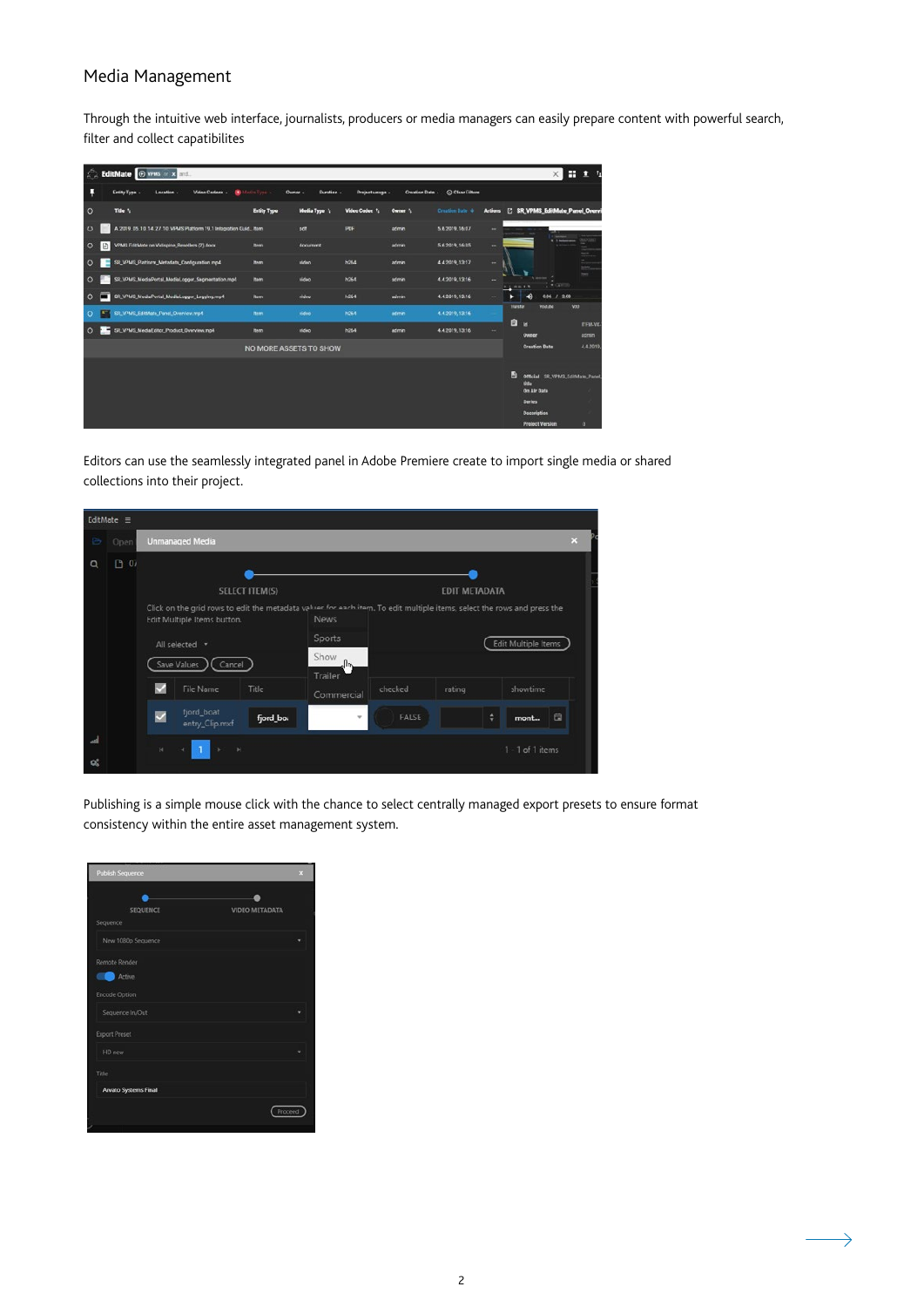#### Project Management

With EditMate Adobe Premiere projects are securely shared between multiple editors and different locations to ensure collaborative teamwork. Creating projects is completed in a single step with access to technical templates and managed collections so that editors can concentrate on the creative aspects of the project.

| <b>New Project</b>                                     | ×                     |
|--------------------------------------------------------|-----------------------|
|                                                        |                       |
| <b>TEMPLATE</b>                                        | <b>METADATA</b>       |
| Title                                                  |                       |
| New UGM Project                                        |                       |
| Template                                               |                       |
| <b>Blank Project</b><br>Technical Template HD Sequence | Template Arvato 1080p |
|                                                        | Proceed               |

EditMate allows the editors to search existing Premiere Pro projects by custom metadata attributes both in the webinterface as well as directly in Adobe Premiere.

| $\mathcal{L}$ : EditMate<br>Small before application of researching of |              |                |                        |                    |                            |                               | 昔まり動物                                                           | <b>AMAN</b> + |              |
|------------------------------------------------------------------------|--------------|----------------|------------------------|--------------------|----------------------------|-------------------------------|-----------------------------------------------------------------|---------------|--------------|
| <b>College -</b><br>maliky hours in<br><b>Lookers</b><br>Webstern      | Cours 4      | $12 - 12 - 12$ | <b>Diagonian art 4</b> |                    | Denderstäde - Gildereichen |                               |                                                                 | Authority.    | Ш            |
| Telectric Association (CITMAGE)                                        |              |                |                        |                    |                            |                               |                                                                 |               |              |
| $\subset$<br>the n                                                     | anty me.     | mando upor su  | 120906-01              | <b>UVER 1</b>      |                            | <b>CONTINUES OF AMERICANS</b> | [2] Trailed offers after minder                                 |               | $\mathbf{x}$ |
| <b>ISSNA DATA SEVI MIRORA</b><br>C.                                    | <b>PEY</b>   | sion.          | 504                    | 7778               | 4 USE NUMBER ON SAF        |                               | <b>Digital Shower</b><br>Simpo of a letoReure-1                 |               |              |
| $\mathbf{C}$<br>be justed, Kinsan and                                  | <b>Good</b>  | Sales.         | <b>KNA</b>             | $\sim$ 0.000 $\pm$ | лена эдина - напан         |                               | Dunne<br>227F                                                   |               |              |
| O B HANN                                                               | <b>Text</b>  | <b>SERI</b>    | ing in plantice.       | 1818               | 2003/01/03 16:13 16:13     |                               | <b>Creation Date</b><br>$2.312 \times 10^{11}$ , $3^{11}$ JA BC |               |              |
| $C = 0.5$ Tells                                                        | <b>IST</b>   | 1 km           | To apply takes         | <b>SETE</b>        | 210-2019, 18:15 ONLY T     |                               |                                                                 |               |              |
| K.<br><b>BUILDER</b>                                                   | <b>htv</b>   | <b>Sides</b>   | <b>Road</b>            | <b>SEPR</b>        | 27.0.00 B, 1954 061 SE     |                               | Et mail<br>Linear cent artist for the 1991                      |               |              |
| $\circ$ 2<br>Be leave sponsors because your configuration.             | <b>Thurs</b> | <b>Amino</b>   | ing in planker.        | 1641               | ASSAULTS ST., DRUGH        |                               | <b>B</b> Fordh                                                  |               |              |
|                                                                        |              |                |                        |                    |                            |                               | <sup>2</sup> Singere Colorator<br><b>B</b> <i>tame</i> Toder    |               |              |
|                                                                        |              |                |                        |                    |                            |                               | <b>Continued and his lines.</b>                                 |               | ٠            |
|                                                                        |              |                |                        |                    |                            |                               | <b>E</b> componenting                                           |               |              |
|                                                                        |              |                |                        |                    |                            |                               |                                                                 |               |              |

#### Remote Editing

The high bit-rates of professional video, and the large file sizes can make remote editing tedious and even impractical. EditMate offers an adaptive streaming engine that uses available bandwidth to deliver a high quality proxy, up to full HD resolution – giving you the full Adobe Premiere Pro experience and toolset but without needing to wait for, or copy large media files. EditMate renders the sequences into new clips centrally in the backed, rendering all Premiere Pro effects and elements, and complete the check-in process.

The new Full HD proxy format gives editors the full Adobe Premiere experience while working with bandwidths from 6-12 MBps.

## Benefits



- Conveniently retrieve media projects and files within Adobe Premiere via the native EditMate Panel
- Use local footage in your project and automatically share it with others
- HD proxy editing with adaptive streaming for full experience remote editing workflows

 $\rightarrow$